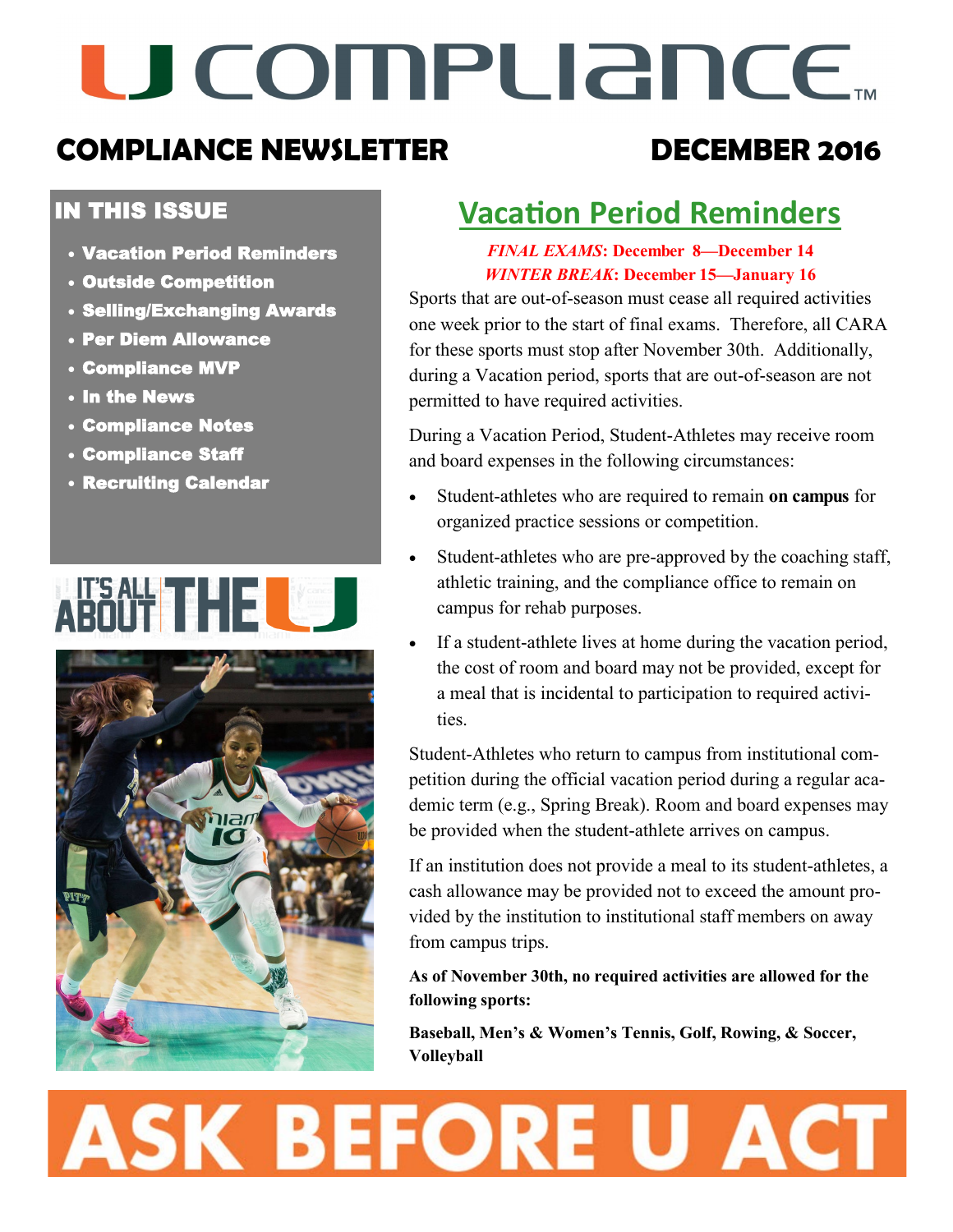# U COMPUANCE...

#### **OUTSIDE COMPETITION**

A student-athlete may compete outside **of the institution's declared playing and practice season** as a member of an outside team in any noncollegiate, amateur competition during **any official vacation period**. All student-athletes must have participation in outside competitions approved by the compliance office PRIOR to the event taking place. If you know of any student-athletes interesting in participating in outside competition, please direct them to the compliance office to fill out the proper paperwork.

### **SELLING OR EXCHANGING AWARDS**

Student-athletes that receive awards may NOT sell them or exchange them for any monetary value. If the award goes missing or is stolen it should be reported to the Compliance office.

Awards received by student-athletes may not include cash, gift certificates, gift cards that redeemable for cash, a cash-equivalent reward, or a country club or sports club membership.

Awards may be distributed at any point after a student-athlete's fulltime enrollment at the certifying institution.

Awards may be provided to recognize special achievements, honors and distinctions. Local organizations may provide teams with awards as long as the award is approved by Compliance and counts towards the award limits.

#### **PER DIEM ALLOWANCES**

#### **COMPLIANCE MVP**

This month's compliance MVP comes to us from Athletic Training. We would like to congratulate Lesley King for her support in scheduling meetings and supporting our compliance staff.



**Lesley King**



- Room and board may be provided to a student-athlete during official vacation periods in which they are required to remain on the institution's campus for organized practice sessions or competition.
- If an institution does not provide it's student-athletes with a meal, a cash allowance may be provided.
- Any student-athletes that will be remaining on campus for injury rehabilitation reasons may also receive a per diem allowance.
- If any student-athletes will be receiving a per diem allowance, please contact the Compliance Office for more details.

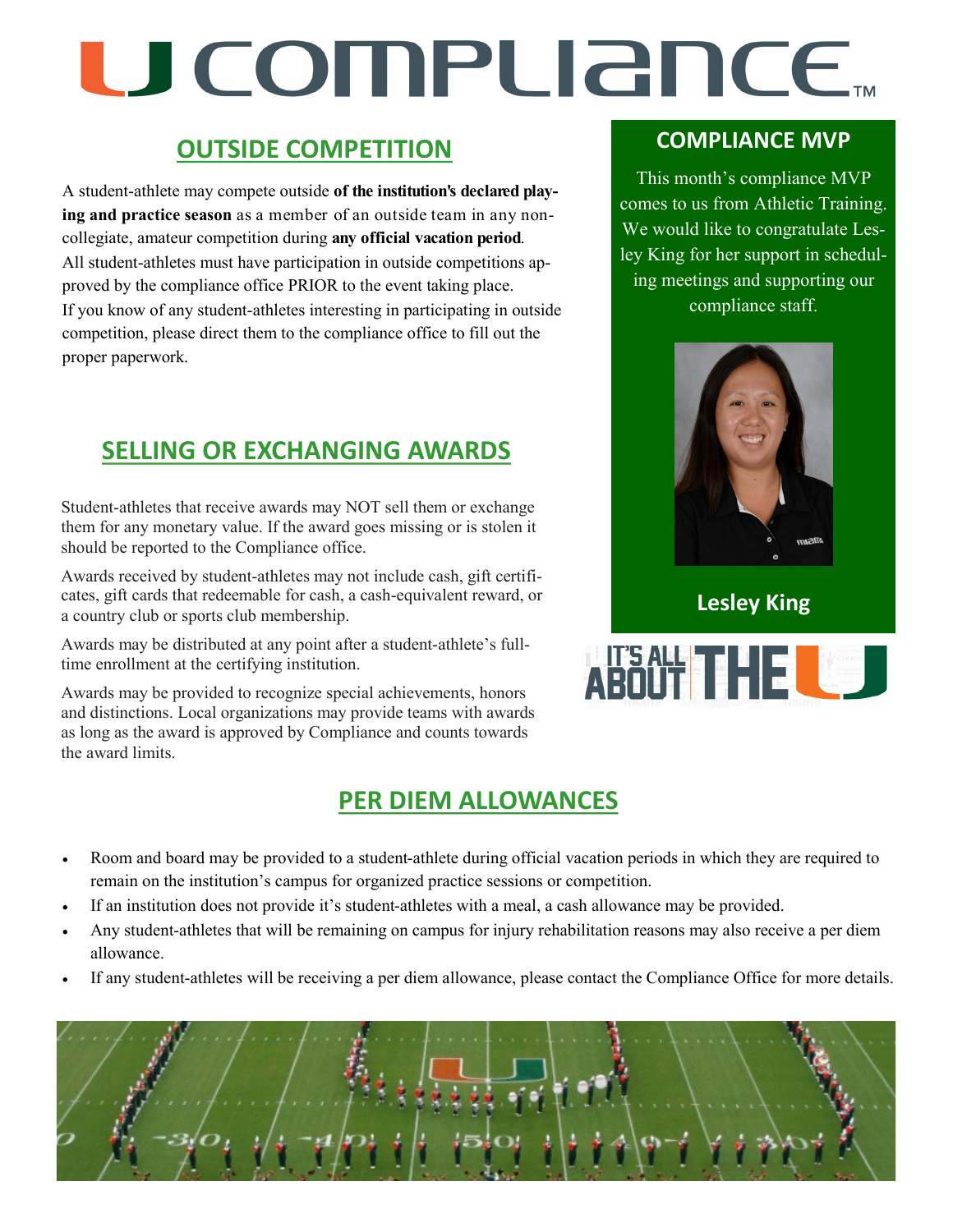### U COMPLIANCE.

#### **COMPLIANCE NOTES**

As we approach final exams and the winter break period, the majority of our teams will be out-ofseason. It is important to remember that the NCAA bylaws remain in effect year-round, and despite most of our studentathletes being gone through this time-period, we must still continue to abide by NCAA legislation.

#### **COMPLIANCE STAFF**

**Craig Anderson**  Senior Associate Athletic Director for **Compliance** craig.anderson@miami.edu | ext. 5542

**Dan Raben**  Assistant Athletic Director for **Compliance** d.raben1@miami.edu | ext. 8457

**Sheri Dooley** Associate Compliance Director, Student Services s.dooley@miami.edu | ext. 4428

**Megan Klein** Assistant Compliance Director, Rules Education megan.klein@miami.edu | ext. 8232

**Scott Cypen** Assistant Compliance Director, Monitoring scott.cypen@miami.edu | ext. 2844

**London Wood** Eligibility Coordinator londonw@miami.edu | ext. 8638

#### **In the News: Newly Proposed NCAA Rules Would Help Fix Time Loopholes for Student-Athletes**

College athletes will have the opportunity to gain some additional time away from their sports and new input into demands on their time under a series of new NCAA rules changes that have officially been proposed by the five major conferences.

Under increasing pressure from athletes, power five schools have been seeking a way to address time demands in an orderly, relatively uniform way that would not end up placing restrictions on elite athletes in sports who believe their training must be virtually year-round.

Under current NCAA rules, during a playing season and while school is in session, athletes are supposed to spend no more than 20 hours a week on required athletic activities. In sports other than football, that limit drops to eight hours per week during the off-season. However, NCAA surveys of athletes have shown—and school and conference officials readily acknowledge—that athletes spend much more time than that on their sports.

The new proposals include:

- A ban on required athletically related activities not related to competition from 9 p.m. to 6 a.m., and a continuous eight-hour ban on required athletically related activities after student-athletes are released from team activities relating to competition ending after 9 p.m.
- A ban on required athletically related activities for a seven-day period, beginning at the end of the season. Schools would also be required to give athletes an additional 14 days off during the regular academic year.
- Schools would be required to develop a "student-athlete time management plan" for each varsity sport, with input from student-athletes. "Adequate notice" of required athletically related activities or changes in the schedule would need to be given to student-athletes.
- Schools would be required to give athletes one day off per week during a preseason practice period and a vacation period when classes are not in session.

These proposals are set to be voted on by the Power Five conferences in January. If passed, the changes would become effective August 1st, 2017.